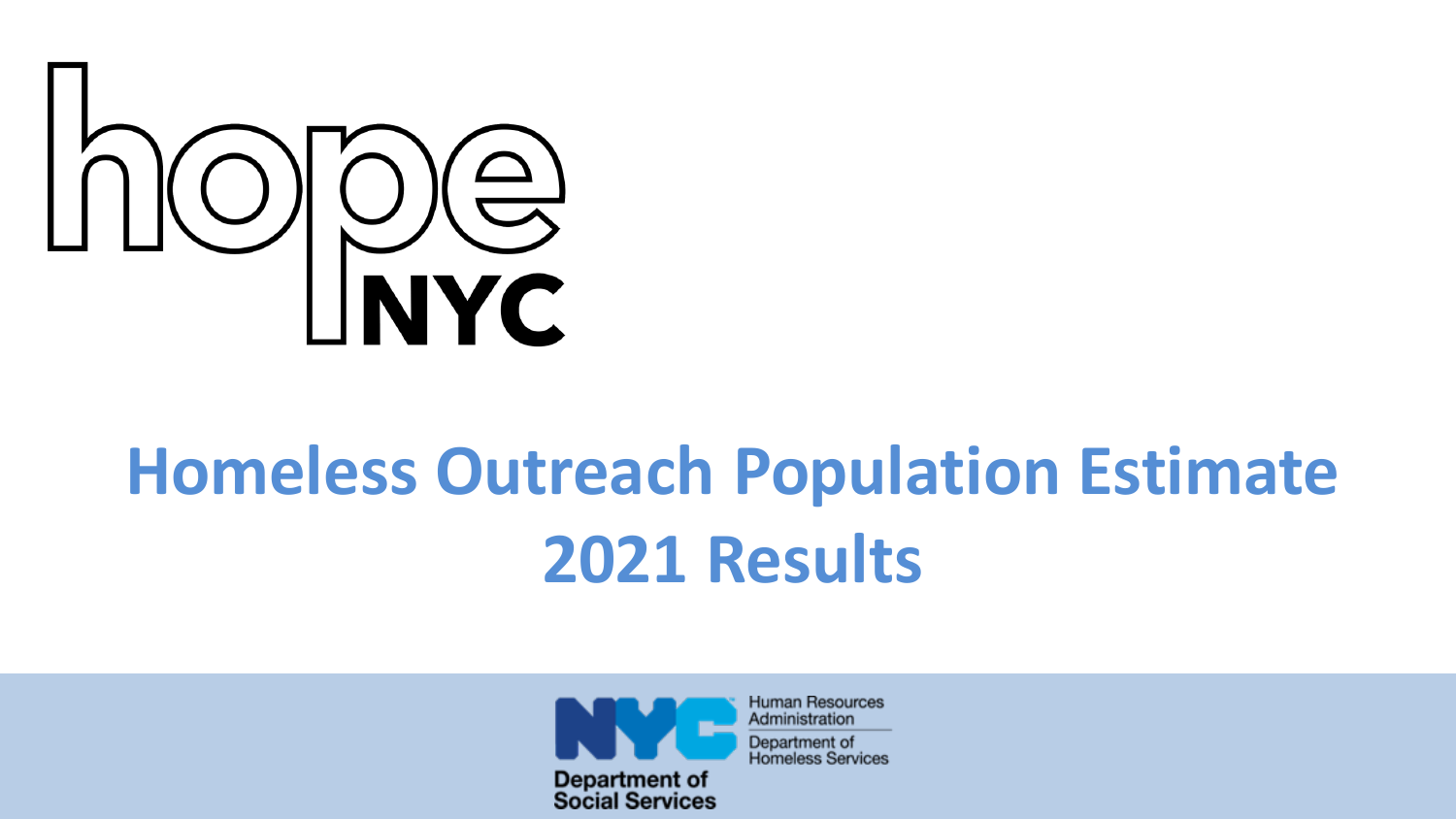### What is the HOPE Survey?

- Annual survey effort conducted in order to estimate the number of people experiencing unsheltered homelessness and sleeping in public places such as streets, parks, and subways on a single winter night.
- Fulfills federal Department of Housing and Urban Development requirement for January "point-in-time" survey of unsheltered individuals.
- Conducted annually since 2005 using same sampling methodology:
	- *All* areas of the city where individuals experiencing homelessness are known to stay (i.e., "high density" areas) based on past surveys and outreach worker observations—all individuals experiencing homelessness in these areas are counted, *and*
	- Random sample of all other areas, termed "low density"—results from these areas used to estimate the number of individuals experiencing homelessness in areas not surveyed.

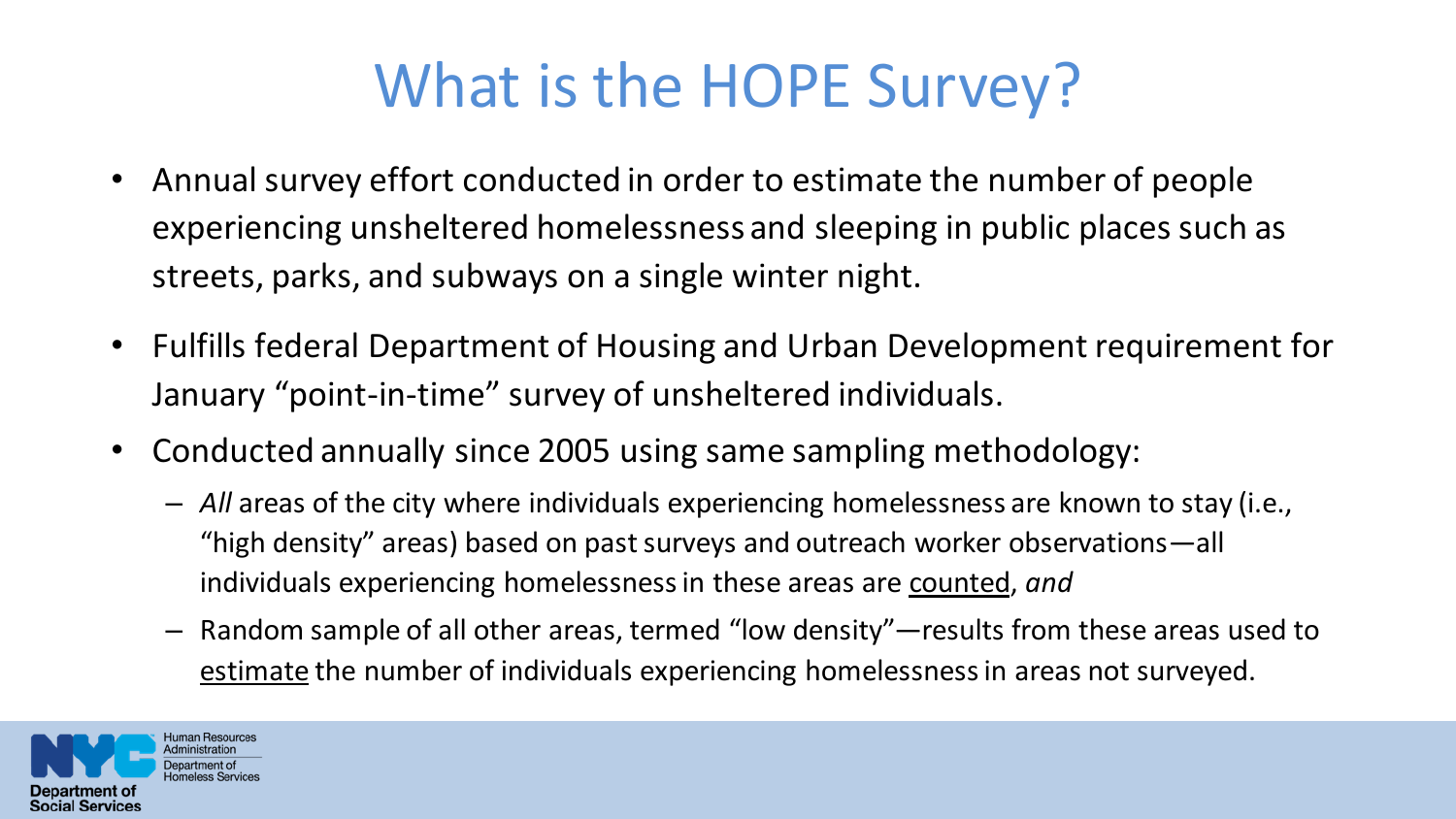### Changes due to COVID-19

- **In response to the COVID-19 pandemic, to preserve the survey effort, maintain consistent HOPE sampling methodology, and protect the safety of clients, outreach teams, and community alike, NYC made several procedural adjustments to the survey process, including:**
	- Canvassing led by outreach provider staff and select DSS/DHS staff over 4 nights (vs. volunteers on 1 night); outreach teams, who have experience engaging unsheltered individuals as part of the City's ongoing, year-round, 24/7 outreach, only surveyed individuals deemed likely to be unsheltered (vs. everyone).
	- Canvassing took place earlier (10pm-1am vs. 12:15am-4am) due to 1am subway closure.
	- We were unable to conduct a Shadow Count and instead used prior years' Shadow count data in our final estimation.
- **Additionally, other factors related to pandemic response in New York may have impacted the number of unsheltered homeless persons surveyed on the streets/subways, including:**
	- The MTA shutdown the subways from 1am to 5am. In response, the City developed and implemented extensive, expanded efforts to engage individuals on the subways during the closure period, especially at End of Line stations. Through these efforts, outreach teams helped hundreds of individuals accept and access shelter services.
	- The City also dramatically expanded resources dedicated to serving and supporting New Yorkers who've lived unsheltered: since HOPE 2020, NYC has opened more than 1,300 specialized beds to help these formerly unsheltered individuals get back on their feet.
	- The City also implemented the life-saving strategy of relocating thousands of DHS Single Adult shelter system clients from congregate shelters to commercial hotels to promote social distancing and reduce the risk of COVID-19. As a result, outreach teams were also able to offer this shelter option to unsheltered individuals they engaged, as well as the option of stabilization beds establ ished in commercial hotels. Between HOPE 2020 and HOPE 2021, the Single Adults shelter census increased by roughly 1,400.



 $\rightarrow$  As a result of these adjustments made in response to the pandemic, *comparing to prior years' estimates is not exactly apples to apples.*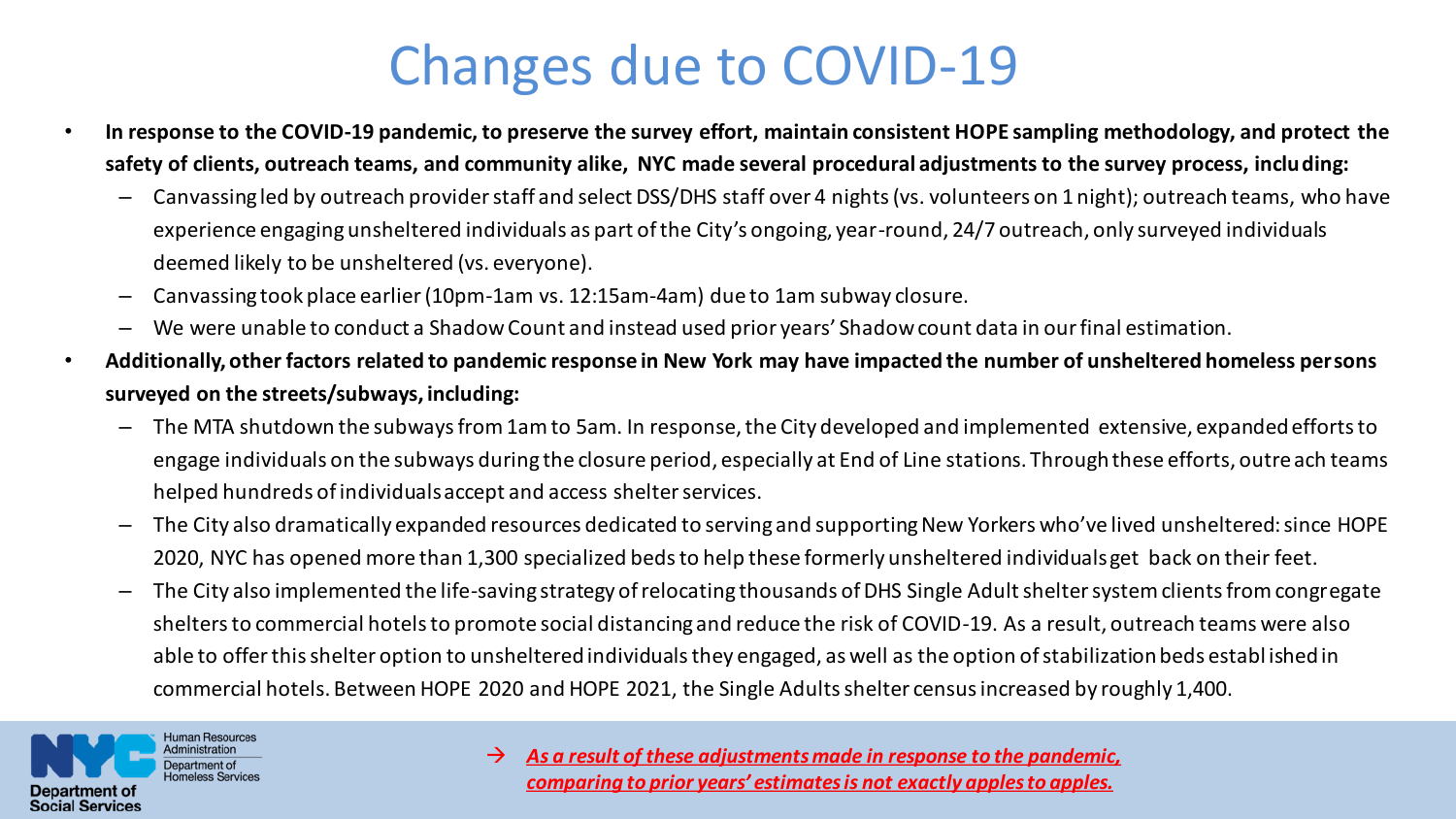## Key Findings

- Total estimate of **2,376 unsheltered individuals on January 26th, 2021**.
	- This is a 38% decrease compared to January 2020.
	- Estimates decreased across all boroughs, ranging from -16% in Staten Island to -71% in Brooklyn, and decreased -23% in the subway.



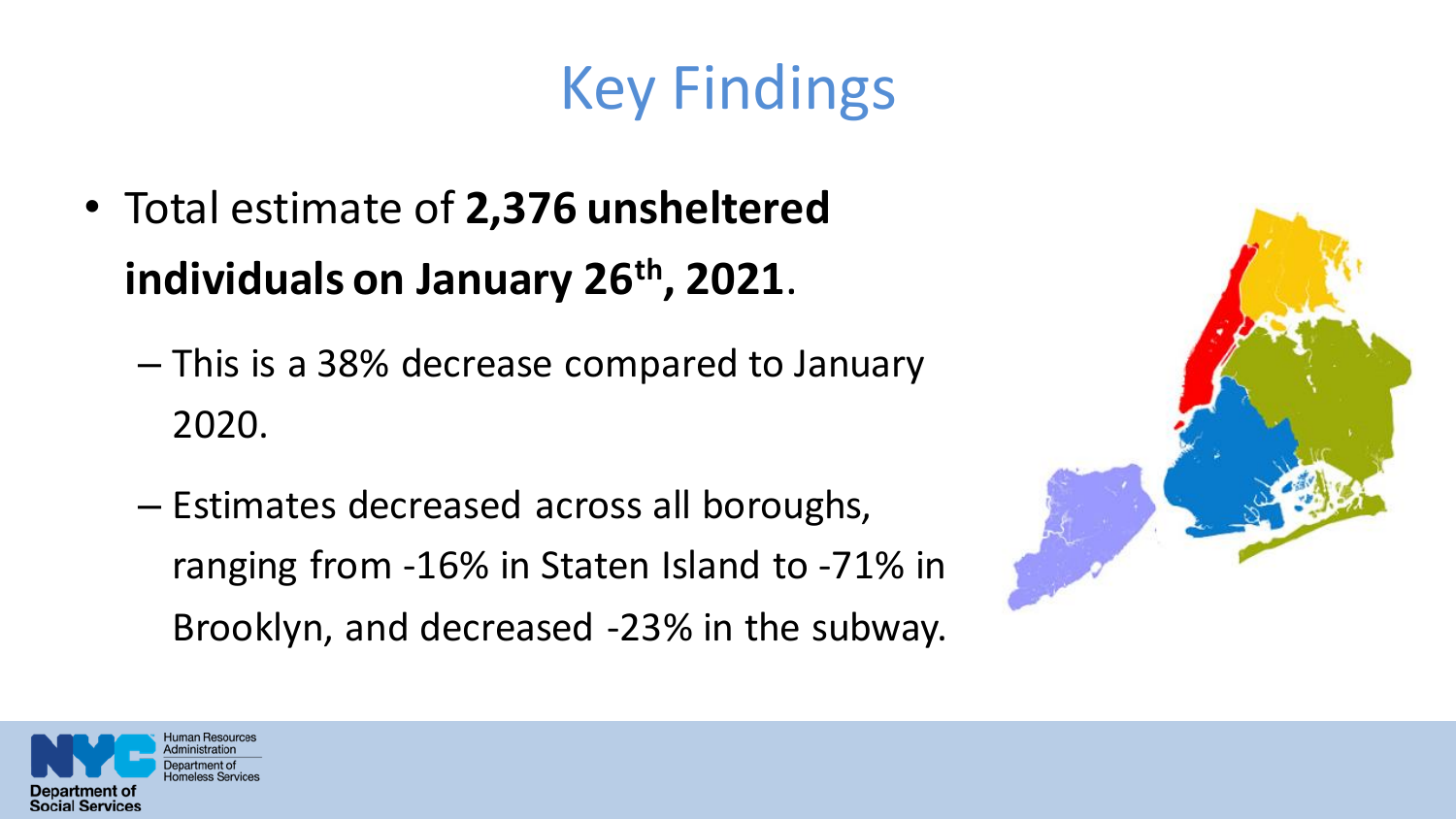#### HOPE Estimates, 2010-2021